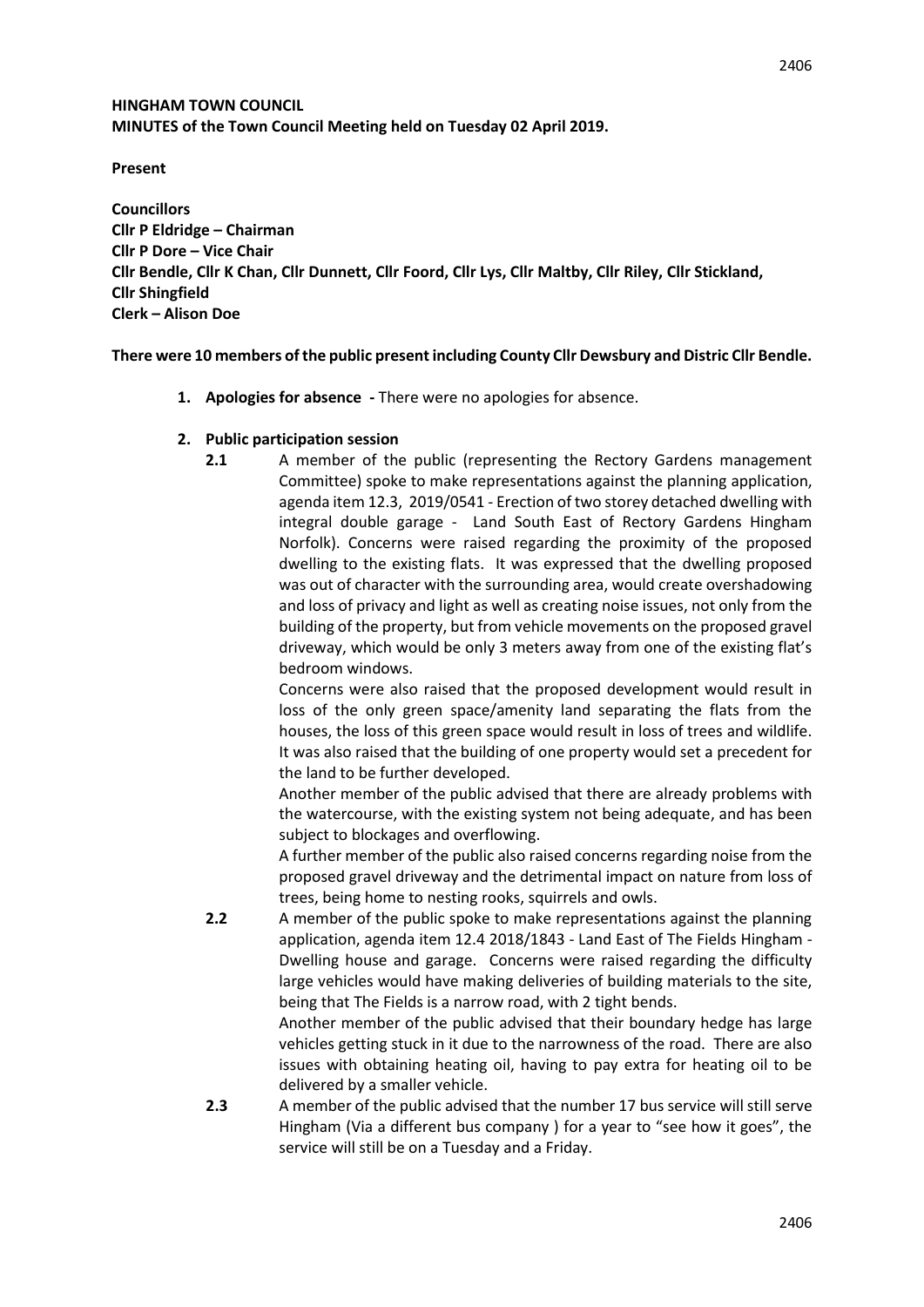- **3. Accuracy of the Minutes of the Town Council meeting of 05 March 2019** The minutes were agreed as correct and signed by the Chairman.
- **4. Declarations of interests with regard to items on the agenda and to consider requests for dispensations**
	- 4.1 Cllr Eldridge declared an interest in agenda items 12.2 and 22
	- 4.2 Cllr Riley declared an interest in agenda item 12.
- **5. Matters arising from the Minutes of 05 March 2019 (written Clerks report circulated prior to the meeting – See appendix A)**
	- 5.1 The Chairman added that he had been unable to get in touch with the Chairman from Swanton Morely Parish Council regarding the "twinning" project.
	- 5.2 It was noted that there had been lots of compliments made regarding the resurfacing of the access driveway serving the Lincoln Hall, Bowls Club and Library.
- **6. Working party reports –** There were no working party reports, it was noted that the Cemetery and Churchyard working party were due to meet on 03 April 2019.
- **7. To receive reports from representatives on external bodies**
	- 7.1 The representatives from the Hingham Playing Field Association advised that there are several ongoing/future maintenance projects at the premises, including the electricity, boiler and oil tank.
- **8.1 General Correspondence (information/circulars etc)**
	- **8.1.1 Norfolk Constabulary - Rogue Trader Alert**
	- **8.1.2 Intelligence received by Norfolk Constabulary**
	- **8.1.3 South Norfolk Council – Help Hub Bulletin**
	- **8.1.4 South Norfolk District and Parish Council Elections -2 May 2019 – including Notice of Election**
	- **8.1.5 South Norfolk Council – Purdah**
	- **8.1.6 Norfolk ALC - 2018/19 External Auditor Update - details of a training webinar and issue of AGAR forms**
	- **8.1.7 PKF Littlejohn - 2018/19 AGAR instructions**
	- **8.1.8 Tesco Bags of Help - Local communities in Norfolk can bag a funding boost**
	- **8.1.9 SNC - Community Infrastructure Levy (CIL) Payment to Hingham Parish April 2019**
- **8.2 – Correspondence (not for public inspection) as addressed directly to Hingham Town Council**
	- **8.2.1 Public toilets in Hingham Town centre - compliment**
- **8.3 – To discuss any required responses/actions in relation to any item(s) of correspondence**  No further action required regarding the items of correspondence.
	- **9. District Councillor's report**

District Cllr Bendle reported that the Directors appointments for the joint venture between South Norfolk Council and Broadland District Council had gone well and 3 directors were now in place. The Assistant Director posts will be next to be filled. It is hoped that the collaborative working will not result in redundancies, this is yet to be confirmed.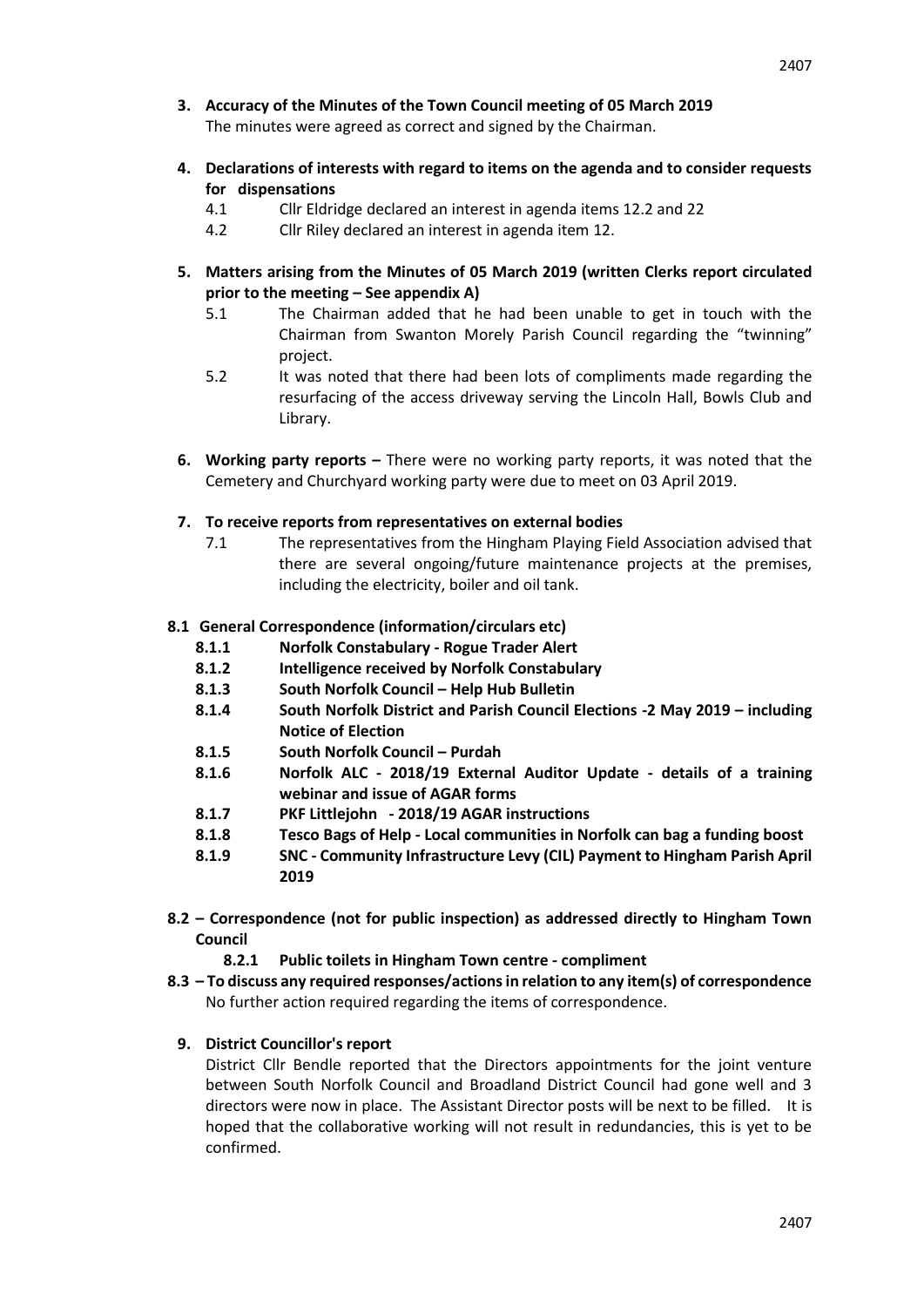Portable Table Tennis has been offered to the Hingham Playing Field Association and Tennis Club as there isn't suitable facilities in Hingham for the Ping Table Tennis grant to be made use of, due to the need for the equipment to be "staffed".

A "pop up" stand regarding loneliness was set up in the Co-Op and engaged with a few people. It is hoped that a group can be set up via the bowls club/using the bowls club building.

The Chairman thanked Cllr Bendle for her help and support of the Town and Town Council over the past four years.

#### **10. County Councillor's report**

County Cllr Dewsbury reported that the County Council balanced the budget up to year end 2018/19.

Work is being done to tackle scams and raise Scam Awareness, and to combat loneliness and isolation through a scheme of "connectors" working in Adult Social Care, looking at transport issues and the use of technology, to help people (especially the elderly) feel less isolated. The Council have agreed that there will be funding for new care homes.

The libraries Summer Reading Challenge will be on the theme of Space, to commemorate 50 years since man landed on the moon.

Cllr Dewsbury advised that some improvement works to the B1108 will go on the works schedule, it will take some time for any work to be implemented.

The Chairman thanked Cllr Dewsbury for her help and support of the Town and Town Council over the past four years.

#### **11. Planning Decisions**

- 11.1 2019/0257 Two storey rear extension. 54 Muir Drive Hingham Norfolk NR9 4PQ Approval with Conditions
- 11.2 2019/0242 Erection of two semi-detached bungalows Land South Of 25 Norwich Road Hingham Norfolk Refusal
- 11.3 2019/0269 Pollard of Lime tree at approx. 6m at the primary unions Church Of St Andrew Attleborough Road Hingham Norfolk Approval with Conditions
- 11.4 2019/0225 Erection of summer house Millside Mill Corner Hingham NR9 4LG Approval with Conditions
- 11.5 2019/0114 Replacement of existing rear door. Kingsley Cottage 14 The Fairland Hingham Norfolk NR9 4HN Approval with Conditions
- 11.6 2019/0081 Change of covering material for proposed flat roof (Erection of new single storey rear extension and alterations - 2018/0543) Seamere Seamere Road Hingham Norfolk NR9 4LP Approval with Conditions
- 11.7 2019/0061 Erection of detached double garage White Lodge Farm Hardingham Road Hingham NR9 4LY Withdrawn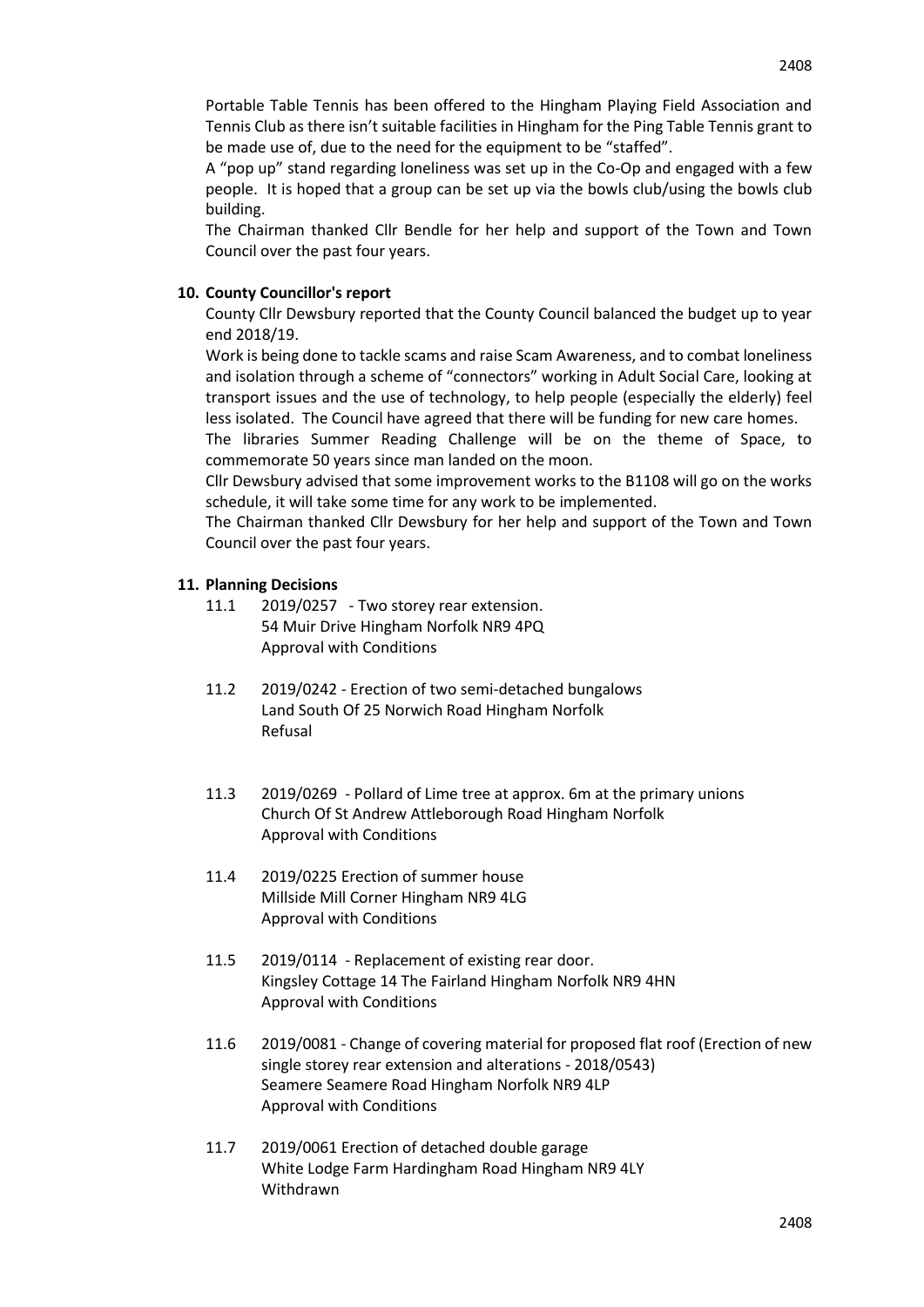11.8 2019/0085 - Change of use from light industrial to retail use. Unit 5 Ironside Way Hingham Norfolk NR9 4LF Approval with Conditions

#### **12. Planning Applications (as notified by SNC for consultation)**

- **12.1 2019/0573 - Proposed single storey side extension 5 Hopsack Road Hingham NR9 4FB –** The Council agreed to recommend approval.
- **12.2 2019/0568 - Single storey front extension. Orchard House Mill Corner Hingham Norfolk NR9 4LG** The Council agreed to recommend approval
- **12.3 2019/0541 - Erection of two storey detached dwelling with integral double garage. Land South East Of Rectory Gardens Hingham Norfolk** The Council considered the details of the application and representations made by nearby residents and agreed that this application should be refused on the following grounds:

Negative effects on amenity particularly due to, noise, disturbance, overlooking and loss of privacy – (due to the close proximity of the proposed dwelling to the existing flats), shading / loss of daylight, (being that the proposed development would be over-bearing to neighbouring properties), over-development or overcrowding of the site. It was also considered that the development would have a negative / adverse visual impact - particularly on the landscape as it would result in the loss of green space and its wildlife inhabitants.

Concerns were raised regarding the potential for noise from vehicles and vehicle movements on the gravel driveway which will be in close proximity to bedroom windows of the neighbouring flats. Concerns were also raised regarding drainage issues, being that the existing drainage system has frequent problems with overflowing requiring the services of drainage companies.

# **12.4 Amended application 2018/1843 - Land East of The Fields Hingham Proposal: Dwellinghouse and garage**

The Council considered the details of the application and representations made by nearby residents and agreed that this application should be refused on the following grounds:

The Fields is a very narrow road with sharp bends and is therefore unsuitable access for the heavy traffic/ size of vehicles required for the development of the site. This is likely to cause difficulties for existing residents with potential for the road to become blocked as there is no turning or passing places, and increase difficulties caused by existing issues with mud and poor drainage. The infrastructure of the road is insufficient and unsuitable to support this development. The road is already poorly maintained with grass growing on the surface and being subject to large deposits of mud resulting from vehicle movements on the lane.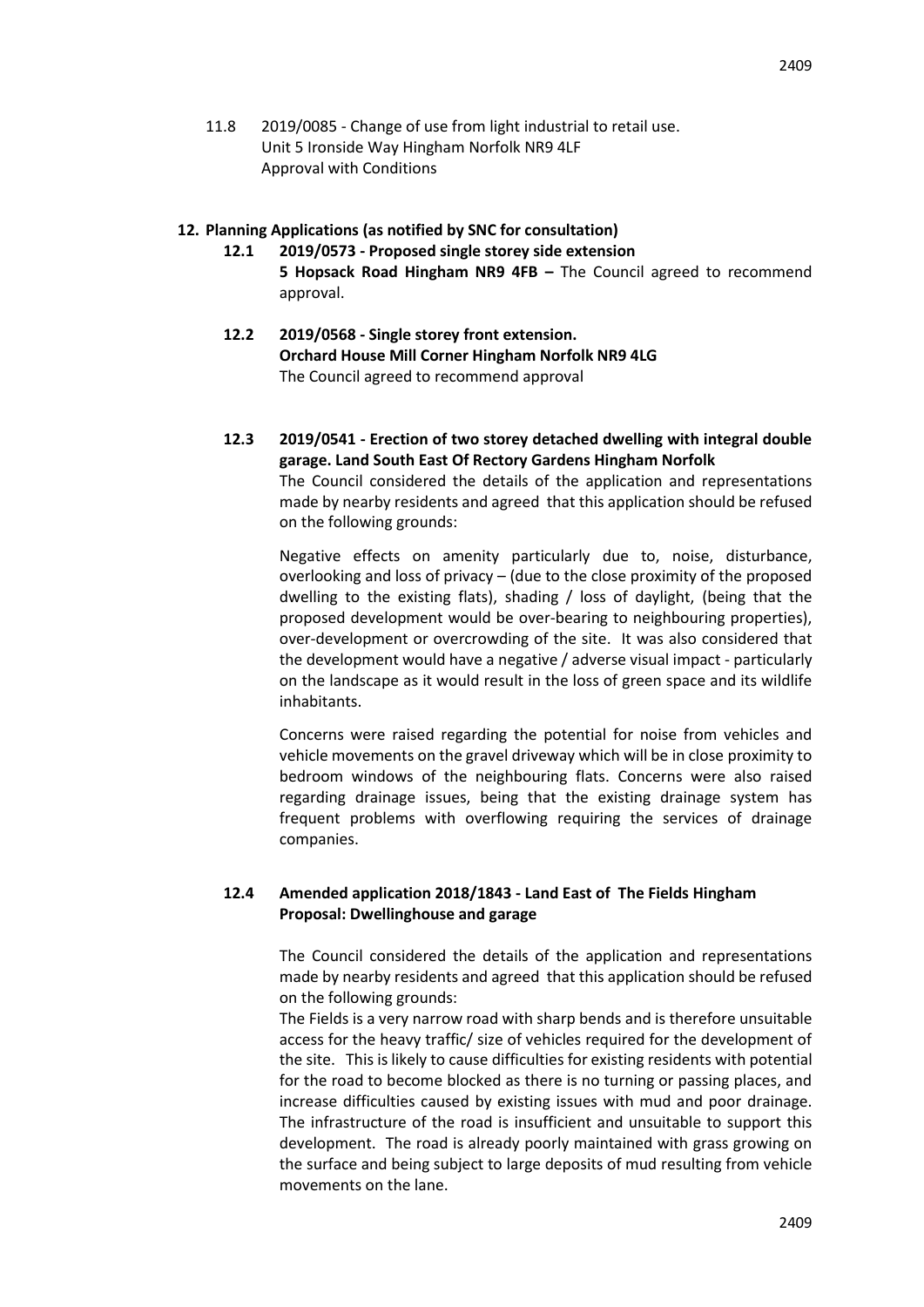Concerns were raised that there are already difficulties regarding larger vehicles being unable to make deliveries to properties on The Fields.

The location of the proposed development is outside the development boundary for Hingham.

- **12.5 2019/0182 - Chestnut Farm Deopham Road Hackford NR18 9HJ Erection of two livestock buildings, to house pigs for fattening.** The Council agreed to recommend approval
- *13. (other planning applications where the Town Council is not a consultee – for information only)*
	- *13.1 2019/0624 - Sycamore tree - Fell 1 Hardingham Street Hingham NR9 4JB*
- **14. To receive any updates on/discuss the transfer of the public toilets**

The Clerk advised that the insurance was in place for the proposed transfer date of 01 April 2019, however the water heater had been switched off as it was causing the electricity trip switch to go off, the heater had not yet been repaired. The fan in the disabled toilet had not yet been repaired and the Town Council did not have access to the disabled toilet/ baby changing facilities due to them being locked and the key taken away when the lock was changed by the contractors. The signed paperwork will be forwarded to SNC when the issues have been resolved.

- **15. To note/reminder of the date of the Annual Town Meeting on 16 April 2019 - all reports to be received by the Clerk by 08 April 2019 please.** Noted.
- **16. To consider a resident's request for a dog waste bin to be placed on Greenacre Road near to Primrose Road**

The Council considered a residents request (made at the previous meeting of the Town Council) for the Council to install a dog waste bin on Greenacre Road, it was agreed to not install a bin at this time, due to the Town Council recently undertaking a review of the use of the existing dog waste bins in order to reduce the cost of emptying them. It was agreed to ask the handyman to monitor the dog fouling in the area Residents were urged to report issues with dog fouling to South Norfolk Council.

**17. To consider the proposal from the Hingham Society to place a plaque in recognition of their funding of the replacement Fairland oak trees**

The Council agreed for the plaques to be installed, and thanks was given to the Hingham Society for their donation to cover the cost of the new Oak trees.

**18. To consider a resident's proposal to organise a Christmas Market on the Fairland on Sunday 8th December 2019**

The resident has a background in organising events and a written proposal from them was forwarded to all Cllrs prior to the meeting, advising that the Market would be organised with relevant licences, risk assessments and insurance in place. Charity stalls would be free and any profit made from business stall fees would be given to charity, it was suggested by Cllrs that any profit should go to local charities. The Council agreed to the event taking place on the Fairland on the proposed date.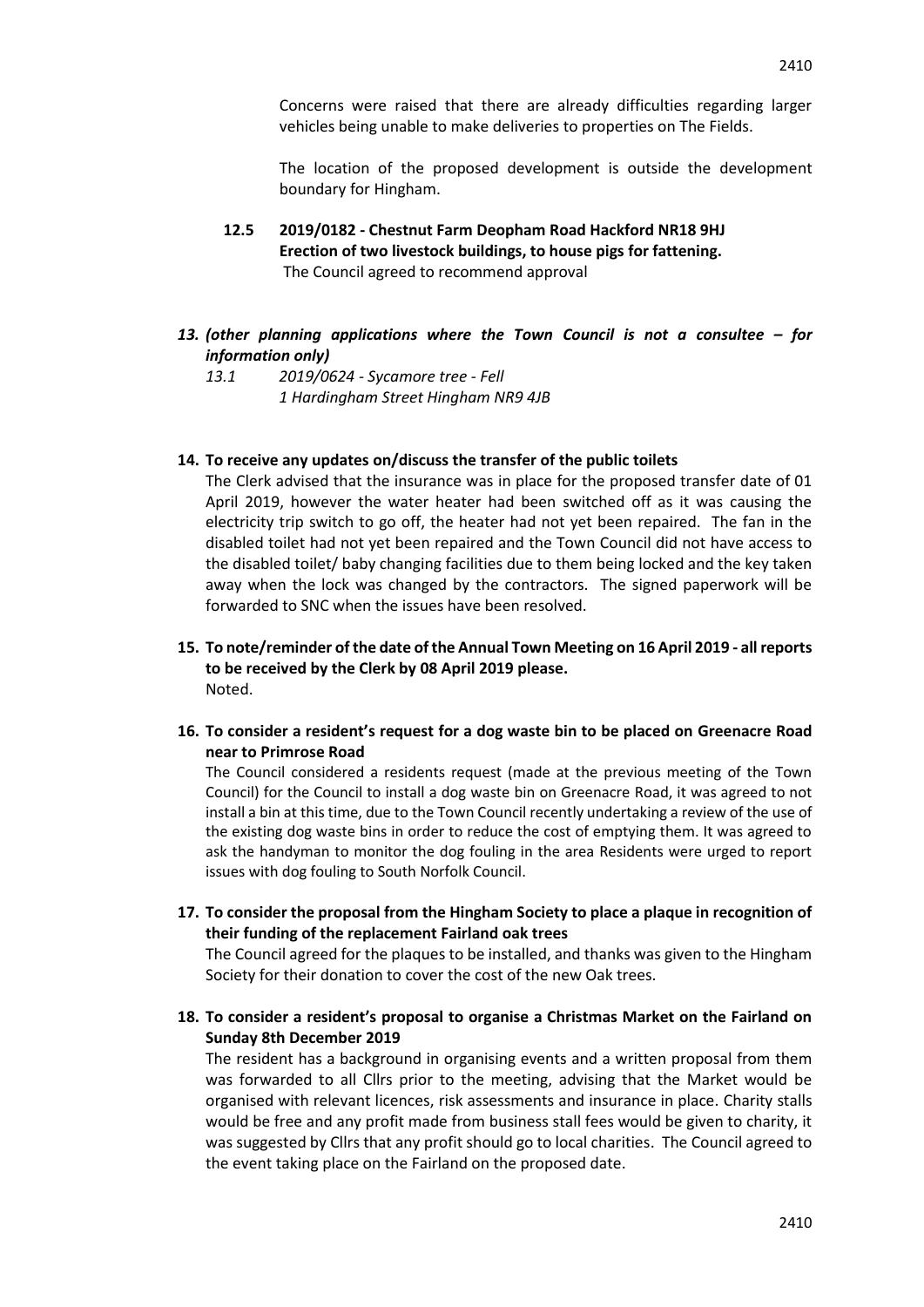The Clerk advised that she was waiting for a cost figure for the new Victorian street light columns that had recently been installed so that it could be added to the asset register (the invoice for the work only stated the figure for the columns inclusive of installation and connection).

# **20. To resolve outstanding decisions deferred by this Council as below**

**20.1 (from June 2016) Request for a bus shelter (Watton Bound) on Norwich Road, by the top pedestrian entrance to the Hops development.**

It was noted that this bus stop is not used by many people and therefore the Council agreed not to install a bus shelter. (This could always be re assessed at a later date if the bus stop became more frequently used).

**20.2 (from June 2016) - To discuss/consider undertaking a Hingham Neighbourhood Plan**

> It was considered that it would be costly both in time and financially, to produce a Neighbourhood Plan. The plan would not hold any authority as it could be overruled by the District Council during the planning process. It was therefore agreed not to undertake a Neighbourhood Plan.

# **FINANCE**

**21. To receive the draft minutes of the meeting of the Finance Committee 19 March 2019** A copy of the draft minutes of the meeting of the Finance Committee 19 March 2019 (see Appendix B) was forwarded to all Cllrs prior to the meeting. The draft minutes will be approved at the next meeting of the Finance Committee.

# **22. Accounts for Payment (including recommendation from the Clerk that CIL money be used for the Fairland access drive resurfacing)**

The Accounts for Payment as below were agreed and the cheques signed. It was agreed to use the CIL fund to pay for the resurfacing of the access driveway).

|            | <b>ACCOUNTS FOR PAYMENT 02 April 2019</b> |              |  |                               |                                 |          |
|------------|-------------------------------------------|--------------|--|-------------------------------|---------------------------------|----------|
| cheque no. |                                           | <b>TOTAL</b> |  | <b>PAYEE</b>                  | <b>DETAILS</b>                  | VAT      |
| 103925     | £<br>746.08                               |              |  | D RAMM                        | WAGES (734.49)                  |          |
|            |                                           |              |  |                               | Cleaning products (6.65)        | £1.11    |
|            |                                           |              |  |                               | binbags (4.94)                  | £0.82    |
| 103926     | £                                         | 869.40       |  | A DOE                         | WAGES                           |          |
| 103927     | £                                         | 700.25       |  | <b>HMRC</b>                   | TAX/NI                          |          |
| 103928     | £                                         | 565.86       |  | <b>EON</b>                    | <b>STREET LIGHT ENERGY</b>      | 94.31    |
| 103929     | £                                         | 294.19       |  | K AND M LIGHTING SERVICES LTD | MAINTENANCE CONTRACT            | 49.03    |
| 103930     | £                                         | 11.84        |  | <b>ANGLIAN WATER</b>          | <b>FAIRLAND STANDPIPE</b>       |          |
| 103931     | £                                         | 13.19        |  | <b>ANGLIAN WATER</b>          | <b>CEMETERY STANDPIPE</b>       |          |
| 103932     | £                                         | 28,056.00    |  | J S ASHPALT                   | <b>FAIRLAND ACCESS DRIVEWAY</b> | 4,676.00 |
| 103933     | £                                         | 80.97        |  | <b>P ELDRIDGE</b>             | <b>FAIRLAND OAKS</b>            |          |
| 103934     | £                                         | 178.00       |  | <b>EUROFFICE</b>              | <b>TOILET PAPER</b>             | 29.67    |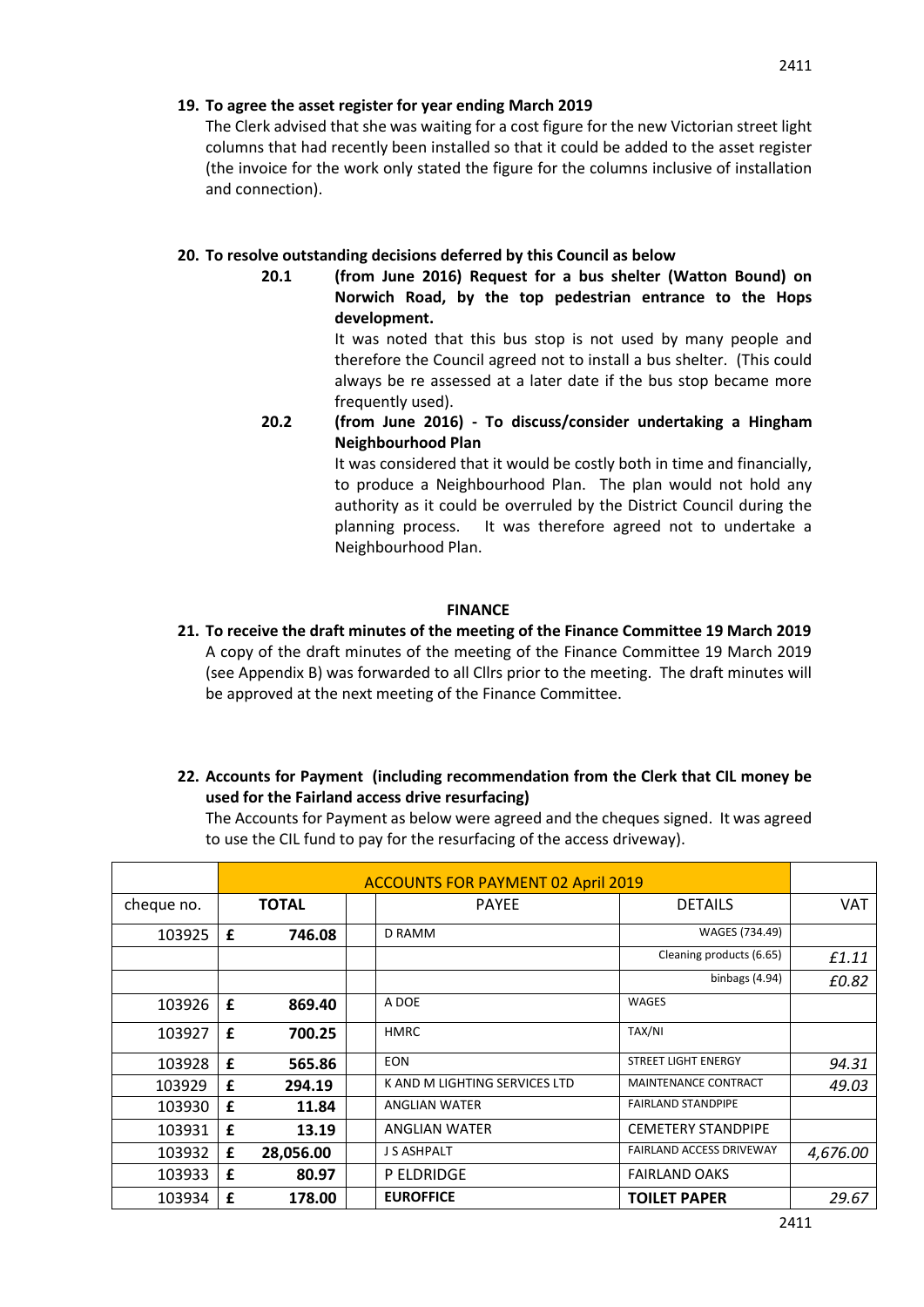| 103935 | f | 75.00     | LINCOLN SOCIAL CENTRE | <b>HALL HIRE</b>        |               |
|--------|---|-----------|-----------------------|-------------------------|---------------|
| 103936 |   | 47.82     | <b>ZURICH</b>         | <b>TOILET INSURANCE</b> |               |
|        |   |           |                       |                         |               |
| TOTAL  |   | 31,638.60 |                       | <b>TOTAL VAT</b>        | $ $ £4,850.94 |

The Chairman thanked all of the Councillors for their work and support over the past four years and for those who have been on the Council for many years and had decided not to stand again in the forthcoming elections, and wished good luck to those who were standing again for election.

The meeting ended at 9.00pm …………………………………………………… signed Chairman 07 May 2019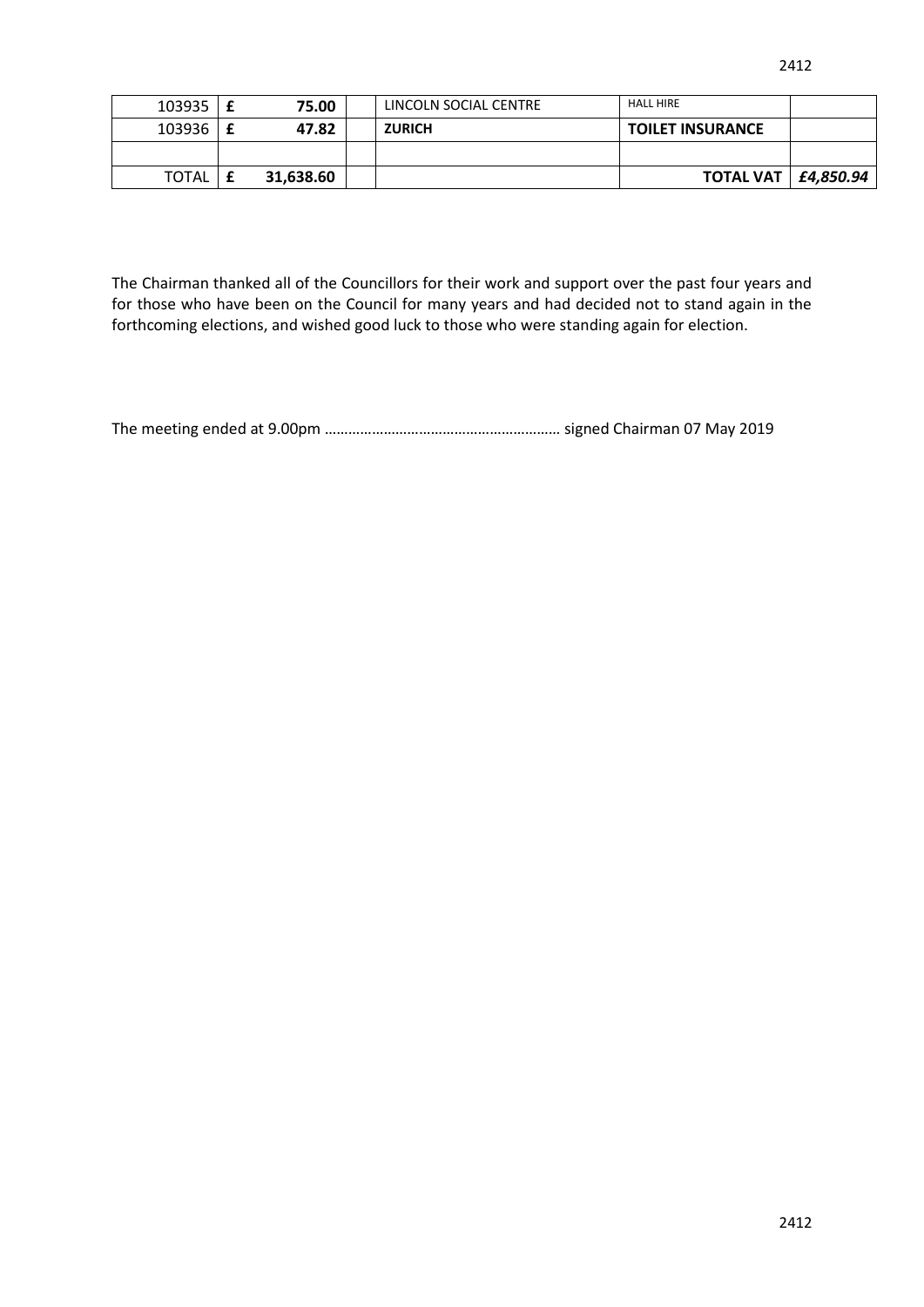#### **Clerks Report for 02 April 2019**

| <b>MIN</b> | Update                                                                                                                                                                                                                                                                                                                                                             |  |  |  |  |
|------------|--------------------------------------------------------------------------------------------------------------------------------------------------------------------------------------------------------------------------------------------------------------------------------------------------------------------------------------------------------------------|--|--|--|--|
|            | Matters Arising From the minutes of the meeting on 05 March 2019                                                                                                                                                                                                                                                                                                   |  |  |  |  |
| 8.1.9      | Konectbus service no. 17 - Norfolk COUNTY Council have advised - "The service is staying as it is at the<br>moment with a new operator. Coach services will be operating on a Tuesday and Friday at the current<br>timetable"                                                                                                                                      |  |  |  |  |
| 17         | <b>Annual Tree Survey to be requested</b>                                                                                                                                                                                                                                                                                                                          |  |  |  |  |
| 25         | The Clerk has written to the Internal Auditor $-$ and will liaise with her regarding the audit time table.                                                                                                                                                                                                                                                         |  |  |  |  |
| 26         | Repairs required to the Church Wall – the Clerk has written to Rev. Reed regarding the work required and<br>removal of soil behind the curved wall - advice is awaited regarding permission required.                                                                                                                                                              |  |  |  |  |
|            | <b>Other Updates</b>                                                                                                                                                                                                                                                                                                                                               |  |  |  |  |
|            | The potential "twinning" project with Swanton Morley and Springfield Kentucky USA - was reported in the Parish<br>magazine, asking for any community members interested in taking on the project - the Chairman to discuss further<br>with the Chairman of Swanton Morley Parish Council. - Chairman to comment on any updates                                     |  |  |  |  |
|            | Resurfacing of the access driveway to the Lincoln Hall is scheduled to begin w/c 11.03.19 - Now Complete                                                                                                                                                                                                                                                           |  |  |  |  |
| result     | The new Victorian Style lighting columns are now operational - a request has been made for the light from a lamp<br>outside a property on Dereham Road to be defused as it is too intrusive - The Clerk has advised the contractor, who<br>has said it would be possible to paint the lantern on that side. - Lantern now painted - the resident is happy with the |  |  |  |  |
|            | The application for the work to reduce the Churchyard Lime tree has been made to SNC - (Church permission also<br>required). - Permission has been granted - A contractor will be sought - for this and other work required after the tree<br>survey has been undertaken                                                                                           |  |  |  |  |
|            |                                                                                                                                                                                                                                                                                                                                                                    |  |  |  |  |

# **OUTSTANDING ISSUES**

Talley Alley Light –ongoing correspondence with UK Power network with regard to supply to the light – as yet unresolved

Laptop and software to be purchased

Refurbishment of the Skate Park – the Clerk to liaise with the chosen contractor regarding a start date, (who will be in touch with proposed dates early in the new year) – date still awaited.

Moving the litter bin on the Market Place –

A meeting is to be arranged with an individual who may be able to undertake this work

Outstanding work from the last round of tree works - A copy of the relevant pages of the tree survey has been forwarded to the contractor who undertook the tree work (as per their request) so they can compare with the schedule of work they undertook – this has been chased and has been passed to the department manager – chased again – The Contractor has requested a site meeting – the Clerk will try to avoid this and insist that the outstanding work be carried out – still to be resolved

3x new larger capacity dog waste bins have been installed – thank you Cllr Shingfield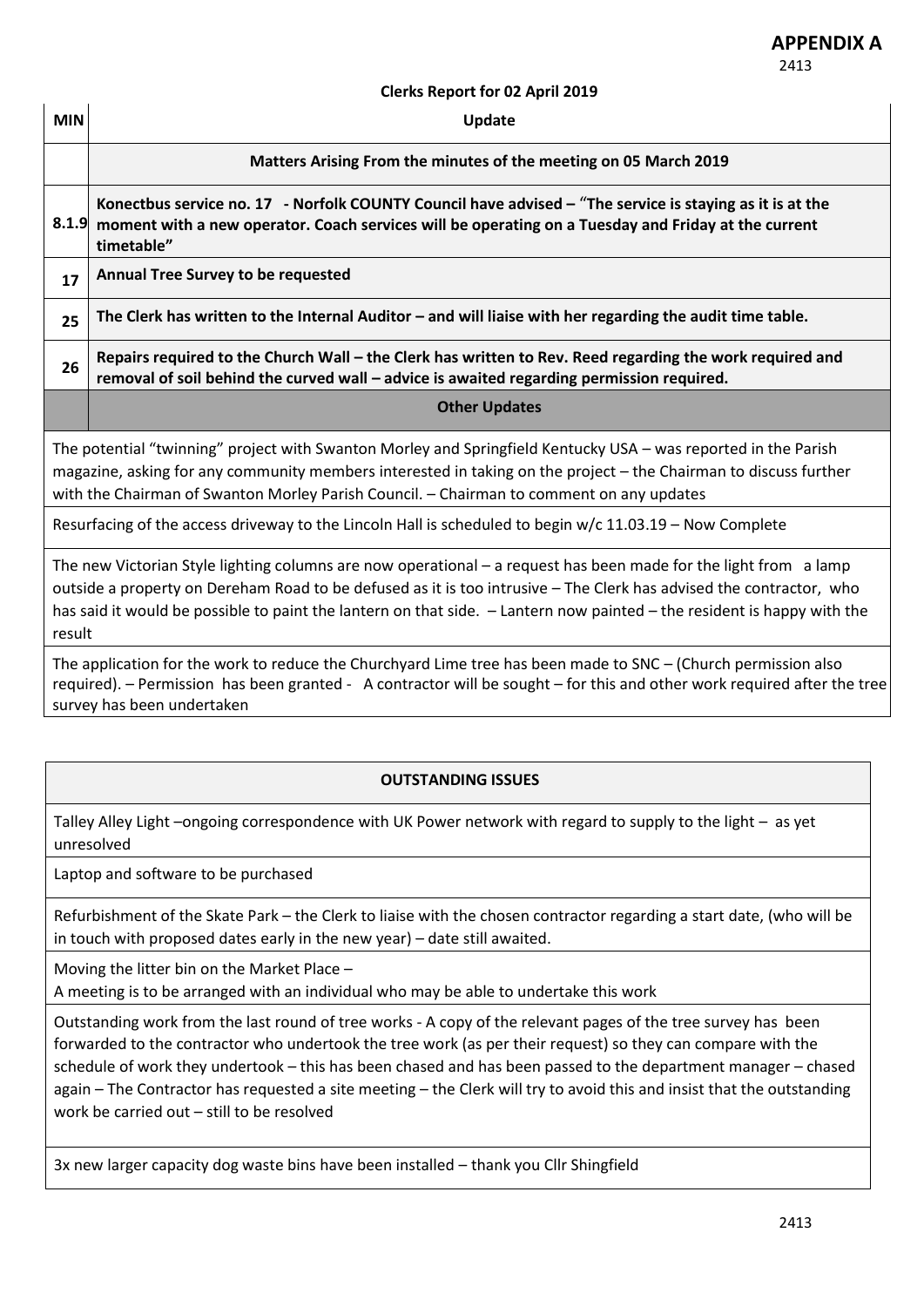Re-siting of the Town Council notice board – a suitable place is to be found in the Market Place and an assessment to be made on the usability of the existing notice board if it is possible for it to be moved.

Discretionary policy regarding cemetery fees and investigation into the future provision of a cemetery to be completed by the working party –

Churchyard/Cemetery -

The following permissions remain outstanding from the Archdeacon Straightening of the

- leaning memorial stone –

 Fixing of the curved wall by the Attleborough Road entrance – awaiting contact from Rev. Reed these items will be on the agenda of the next meeting of the working party planned for 03.04.19

2 steel liners for the Market Place bins to be ordered – need to re measure the inside of the bin – (liners available at a reasonable price are a slightly different size to the existing ones (by mm's)

"Please do not park on the grass" signs to be priced/depending location of installation of bike racks

Commemorative Plaque for the Fairland Bus shelter – To be ordered.

Report prepared 01.04.19

Crime Figures –https://www.police.uk/norfolk/D12/crime/ January 2019 on or near The Dell - Violence and sexual offences 1 Norwich Street - Public order 1 Ringers Lane - Violence and sexual offences 1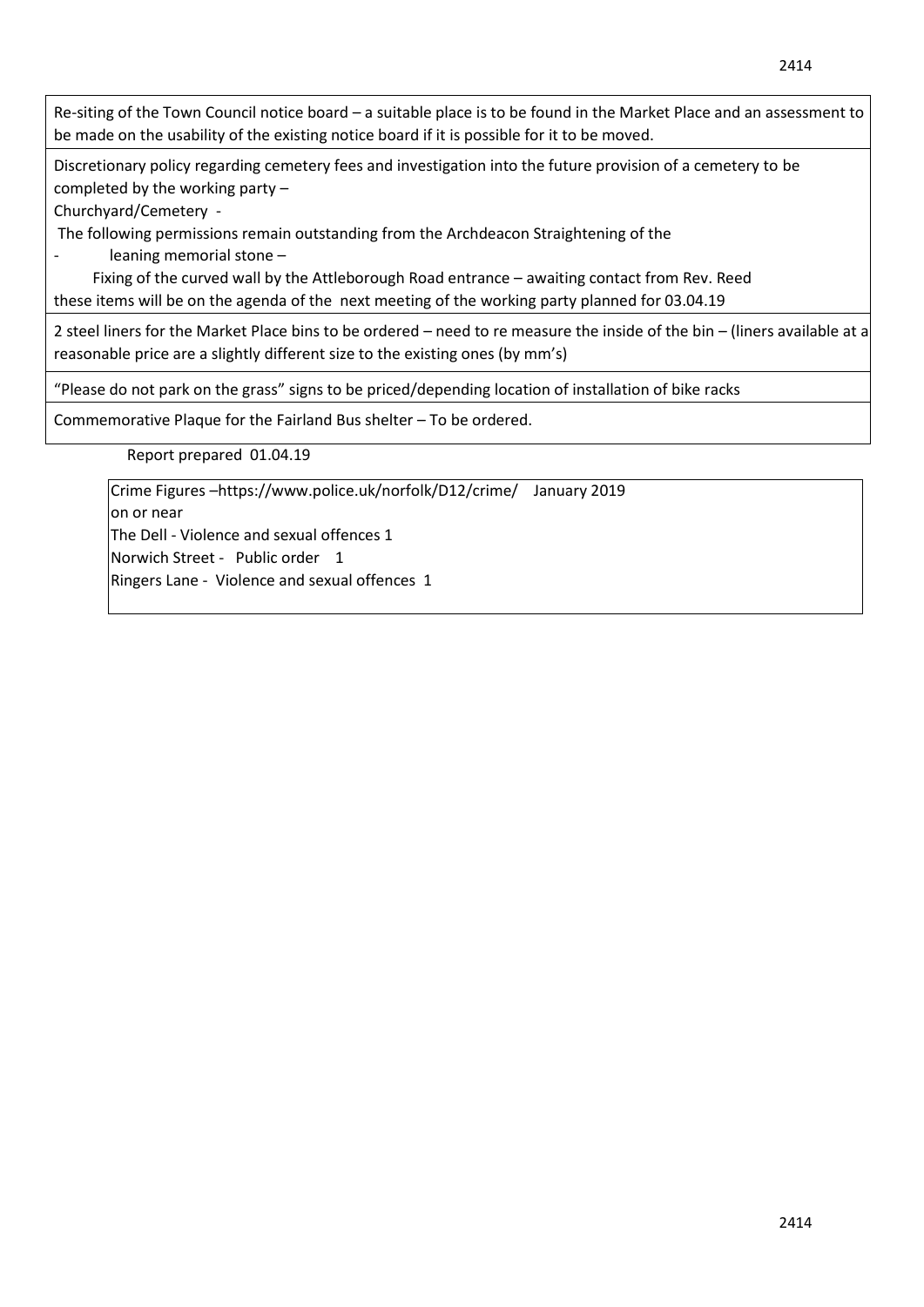# **APPENDIX B**

# *HINGHAM TOWN COUNCIL*

# *DRAFT MINUTES OF THE HINGHAM TOWN COUNCIL FINANCE COMMITTEE MEETING HELD ON TUESDAY 19 March 2019.*

*PRESENT Cllr Eldridge (Chairman) Cllr Dore Cllr Chan Clerk – Alison Doe*

#### *No members of the public were present*

- *1. Apologies for absence were received from Cllr Bendle and Cllr Riley.*
- *2. Declarations of interests with regard to items on the agenda and to consider requests for dispensations. – None*

# *3. Public participation.*

*No members of the public were present. (n.b the cashbook and budget monitoring spreadsheets were made available for public inspection).*

*4. Accuracy of the Minutes of the Finance Committee meeting of 20 November 2018 The minutes of the meeting of the Finance Committee meeting of 20 November 2018 were agreed as correct and signed by the Chairman.*

# *5. Matters arising from the minutes of the meeting of 20 November 2018*

*There were no matters arising from the minutes of the meeting of 20 November 2018.*

#### *6. To review Financial Regulations*

*A copy of the current Financial Regulations were forwarded to all Cllrs on the Committee prior to the meeting. As no recommendations/ notifications of required changed had been received from NALC, it was agreed that the Financial Regulations did not require any amendments or additions.*

# *7. To undertake a review of the budget 2018/19 - incorporating suggestions for the reserve policy figures for 2019/20 (see Appendix A)*

*Receipts: - The Clerk confirmed that the cemetery charges received were higher than anticipated in the budget due to a non-resident interment and kerbing applications. The Clerk confirmed that she would be invoicing South Norfolk Council for the toilet cleaning agreement fee for the whole of 2018/19 now that SNC had confirmed that the toilet transfer should take place on 01 April 2019. The Clerk is also to chase Norfolk County Council for the agency grass cutting fee as this had not yet been received.*

*Payments: It was noted where there are significant under and overspends against the 2018/19 budget (see Appendix A for detail). The most significant overspend was for pension payments (due to an increase in contribution percentages) and Employers NI Contributions, due to an increase in pay for the Clerk since the 2018/19 budget was agreed.*

*It was noted where payments had been made, that were not part of the budget, coming from either reserves or the Capital Fund.*

*Reserve figures for 2019/20: It was agreed that the Clerk should amend the reserve figures to take into consideration the under/over spends in the 2018/19 budget. It was also agreed that provision for the public toilets must be made within the reserves.*

### *8. To discuss the financial arrangements for funding the public toilets*

*The Clerk reminded the Committee that there is a commuted sum of £30,000 due to the Council on completion of the toilet transfer, and that there is a figure of £7570.80 due, which is the remainder of refurbishment budget. It was agreed that the £7570.80 should be retained as the foundation for a "toilet*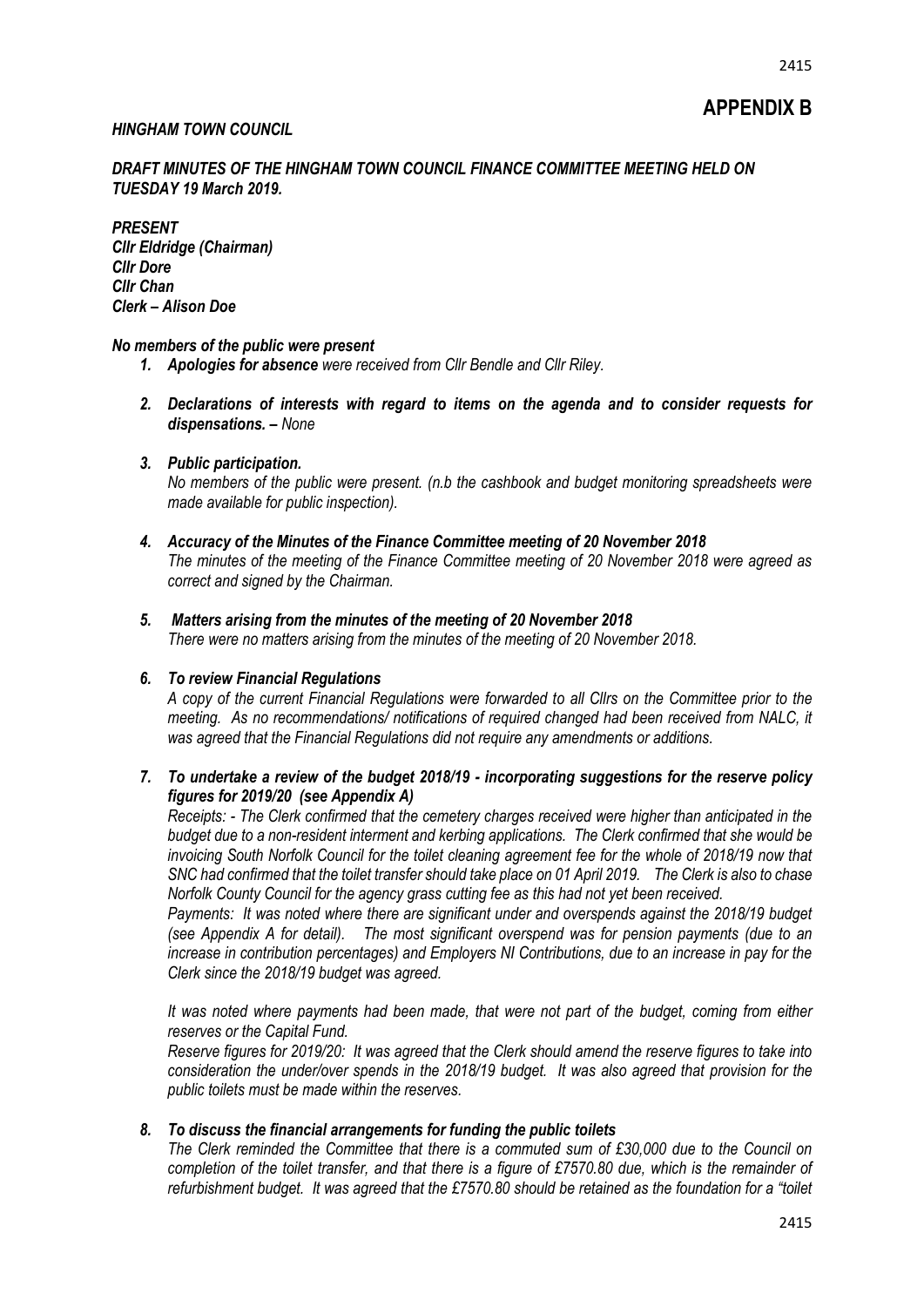*maintenance/emergency" fund within the reserves. It was also agreed that for the first year of Hingham Town Council's ownership, general running costs for the toilet should be taken from the £30,000, with the amount being spent to be assessed when the 2020/21 budget is being set, at this time an amount to be raised from the precept for the running of the toilets should be agreed. The Clerk suggested that this should be a portion of the total annual expected running cost, with the remainder coming from the £30,000 during 2020/21, with the amount required from the precept to be increased in further years until the full expected running cost of the toilets is achieved through the precept.*

# *9. To undertake the internal financial check*

*A random sample of transactions were cross referenced – between the cashbook, paying in book, cheque book, minutes, receipt book and invoices. No errors were found.*

*The meeting ended at 8.30pm*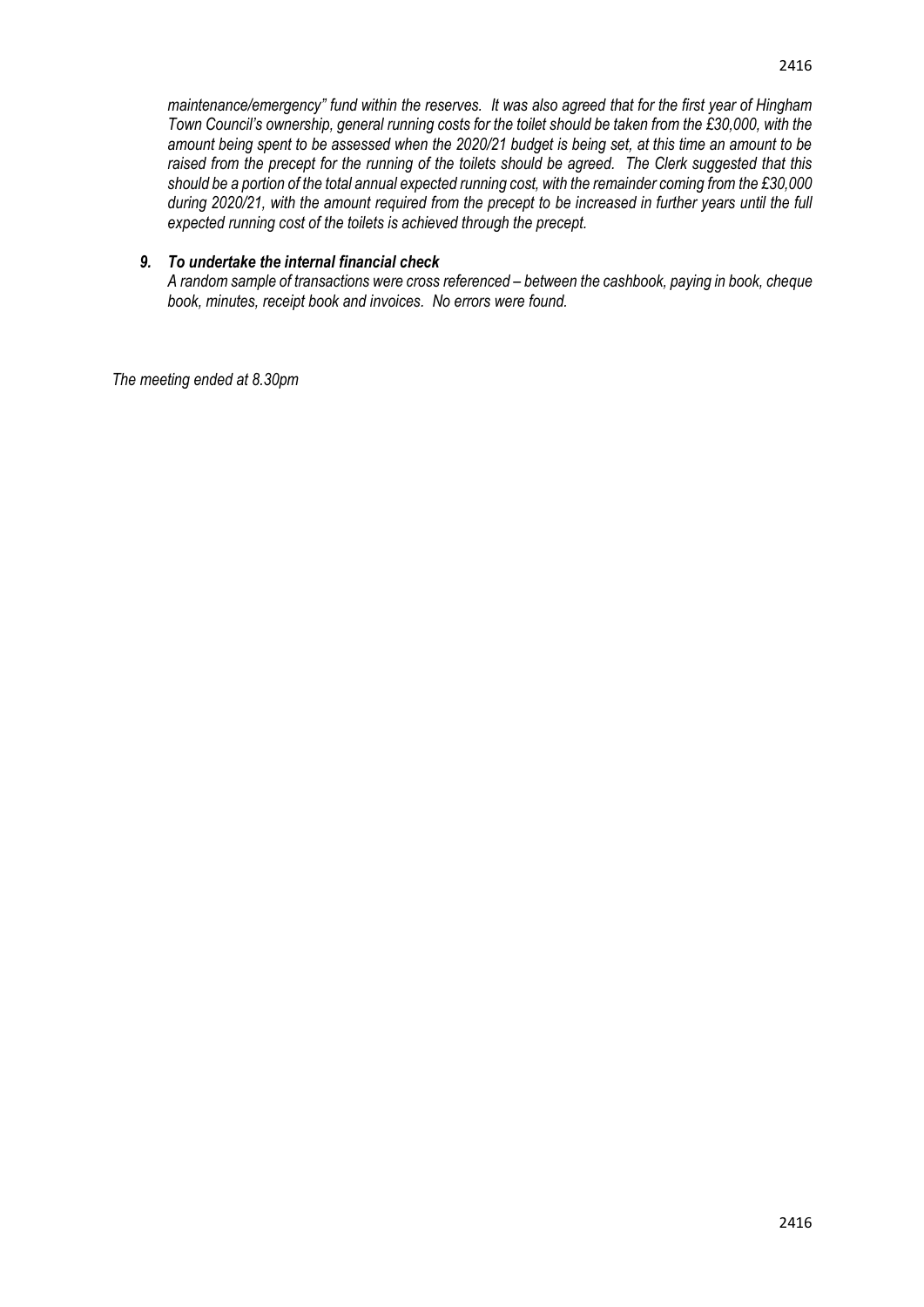# DRAFT MINUTES OF THE HINGHAM TOWN COUNCIL FINANCE COMMITTEE MEETING HELD ON TUESDAY 19 March 2019. APPENDIX A

# Receipts – April 2018-Feb 2019

|                 | 2018/19 Budget as agreed 02 January 2018                   |            |                       |  |
|-----------------|------------------------------------------------------------|------------|-----------------------|--|
| $%$ OF          |                                                            |            |                       |  |
| <b>BUDGET</b>   |                                                            |            |                       |  |
| <b>RECEIVED</b> |                                                            | budget     |                       |  |
|                 | General income not including CIL and EVENTS or VAT REFUNDS |            | <b>TOTAL RECEIVED</b> |  |
|                 | 100.00% Precept                                            | £61,000.00 | £61,000.00            |  |
|                 | 100.00% Government grant allocated by SNC                  | £1,008.00  | £1,008.00             |  |
|                 | Interest                                                   | £0.00      | £290.67               |  |
|                 | 168.57% Cemetery charges                                   | £3,500.00  | £5,900.00             |  |
|                 | 100.00% HPFA rent                                          | £100.00    | £100.00               |  |
|                 | 0.00% Rent from Fair                                       | £40.00     | £0.00                 |  |
|                 | 0.00% Fee from SNC for cleaning toilets figure             | £3,427.00  | £0.00                 |  |
|                 | 0.00% Fee from NCC for grasscutting                        | £3,619.29  | £0.00                 |  |
|                 |                                                            |            |                       |  |
| 93.95%          | <b>BUDGET TOTAL</b>                                        | £72,694.29 | £68,298.67            |  |
|                 | other ad hoc income -                                      |            |                       |  |
|                 | <b>VAT RECLAIM</b>                                         |            | £9,070.43             |  |
|                 | <b>CIL</b>                                                 |            | £5,908.78             |  |
|                 | NCC - COMMMUNTY CAR                                        |            | £180.00               |  |
|                 | CBF INVESTMENT 132001129S                                  |            | £34.03                |  |
|                 | <b>EVENTS</b>                                              |            | £770.00               |  |
|                 | ABEL HOMES COMMUNTY FUND(REF HOPS ALE)                     |            | £500.00               |  |
|                 | NCC PARISH PARTNERSHIP REFUND                              |            |                       |  |
|                 | <b>OVERALL TOTAL RECEIVED</b>                              | £84,761.91 |                       |  |
|                 |                                                            |            |                       |  |
|                 |                                                            |            |                       |  |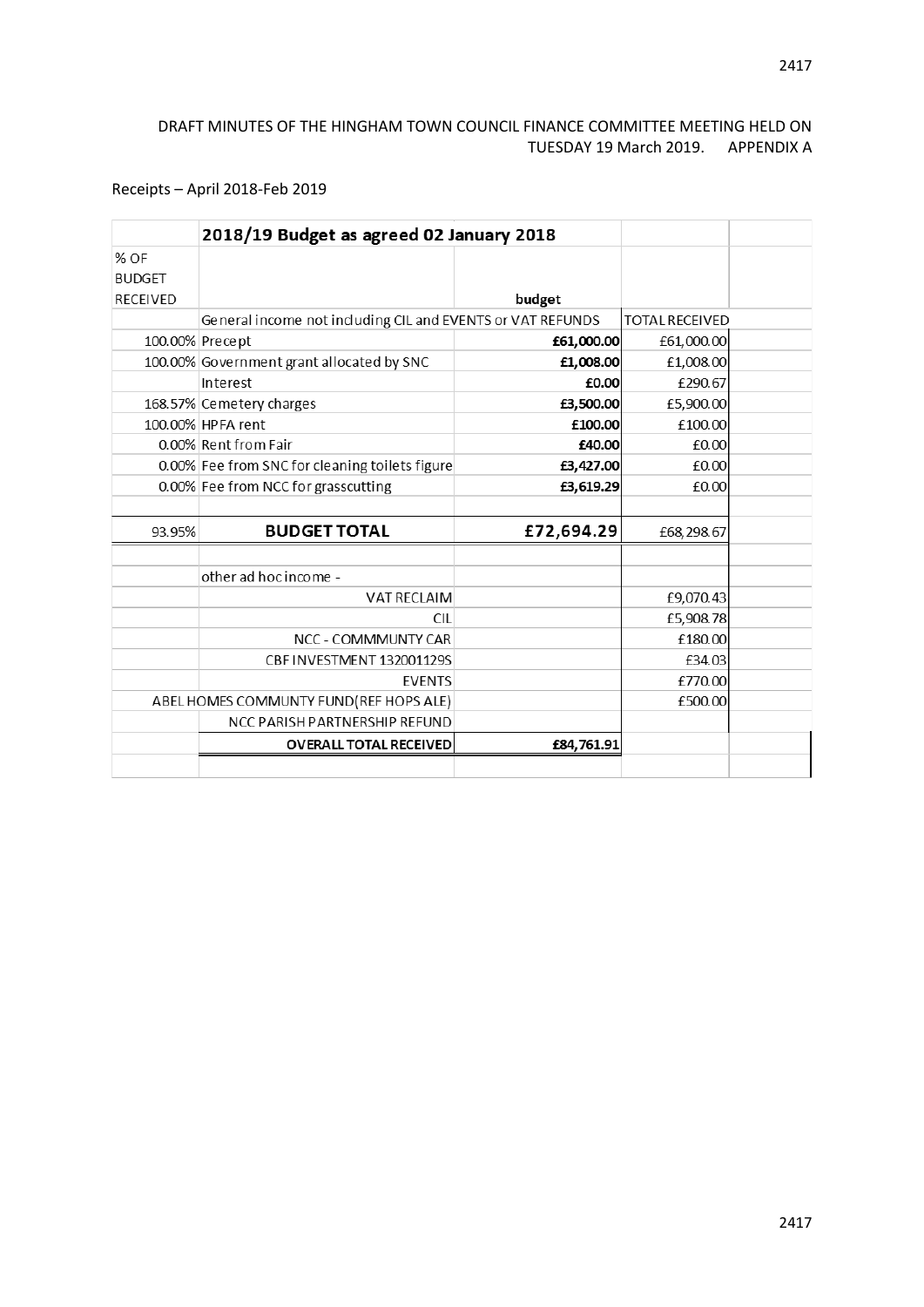# Payments April 2018-March 2019

| % OF<br><b>BUDGET</b><br>SPENT | General projected expenditure not including CIL, CAPITAL,<br><b>EVENTS or RESERVES</b> |            |            |            |              |
|--------------------------------|----------------------------------------------------------------------------------------|------------|------------|------------|--------------|
|                                |                                                                                        |            | <b>NET</b> | <b>VAT</b> | <b>TOTAL</b> |
| 7.17%                          | Contingency                                                                            | £5,000.00  | £358.33    | £21.67     | £380.00      |
|                                | <b>Footway lighting</b>                                                                |            |            |            |              |
|                                | 87.80% Energy                                                                          | £7,000.00  | £6,145.89  | £1,229.17  | £7,375.06    |
| 73.55%                         | Maintenance                                                                            | £4,000.00  | £2,941.92  | £588.36    | £3,530.28    |
|                                | 25.00% Repairs                                                                         | £1,000.00  | £250.00    | £50.00     | £300.00      |
|                                | 33.69% Replacements                                                                    | £3,000.00  | £1,010.67  | £202.13    | £1,212.80    |
|                                |                                                                                        |            |            |            |              |
| 68.99%                         | <b>TOTAL</b>                                                                           | £15,000.00 | £10,348.48 | £2,069.66  | £12,418.14   |
|                                | Open spaces                                                                            |            |            |            |              |
| 96.51%                         | Handyman salary                                                                        | £7,000.00  | £6,755.84  |            | £6,755.84    |
| 88.16%                         | Grasscutting                                                                           | £11,000.00 | £9,697.80  | £1,939.56  | £11,637.36   |
|                                | 8.63% Trees, ditches                                                                   | £4,000.00  | £345.00    | £69.00     | £414.00      |
|                                | 88.29% Maintenance/equipment                                                           | £100.00    | £88.29     | £12.71     | £101.00      |
|                                | 0.00% Church Yard repairs/Maintenance                                                  | £500.00    | £0.00      |            | £0.00        |
| 0.00%                          | Cemetery refurbishment                                                                 | £300.00    | £0.00      |            | £0.00        |
| 0.00%                          | Cemetery / memorial repairs                                                            | £1,000.00  | £0.00      |            | £0.00        |
|                                | 66.50% Skatepark                                                                       | £100.00    | £66.50     | £13.30     | £79.80       |
|                                | 100.00% Church Lights                                                                  | £60.00     | £60.00     |            | £60.00       |
| $0.00\%$ signs                 |                                                                                        | £200.00    | £0.00      |            | £0.00        |
| 70.13%                         | <b>TOTAL</b>                                                                           | £24,260.00 | £17,013.43 | £2,034.57  | £19,048.00   |

|         | <b>Amenities</b>                            |           |           |         |           |
|---------|---------------------------------------------|-----------|-----------|---------|-----------|
|         | 0.00% Church clock repairs, maintenance     | £500.00   | £0.00     |         | £0.00     |
|         | 0.00% Bus shelters                          | £500.00   | £0.00     |         | £0.00     |
|         | 0.00% Community car scheme                  | £2,500.00 | £0.00     |         | £0.00     |
| 33.33%  | Christmas tree, lights                      | £300.00   | £100.00   |         | £100.00   |
|         | Town sign                                   | £0.00     | £0.00     |         | £0.00     |
| 104.12% | Toilet cleaning products/ holiday cover     | £655.00   | £682.01   | £77.53  | £759.54   |
| 102.47% | Toilet cleaning salary                      | £2,775.00 | £2,843.68 |         | £2,843.68 |
|         | 117.57% Rates, cemetery, water inc fairland | £140.00   | £164.60   |         | £164.60   |
|         | 116.67% Dog bin emptying                    | £600.00   | £700.00   | £140.00 | £840.00   |
|         | 195.88% replacement bins (dog/litter/grit)  | £200.00   | £391.75   | £78.35  | £470.10   |
|         |                                             |           |           |         |           |
| 59.76%  | <b>TOTAL</b>                                | £8,170.00 | £4,882.04 | £295.88 | £5,177.92 |

CONTINUED OVERLEAF